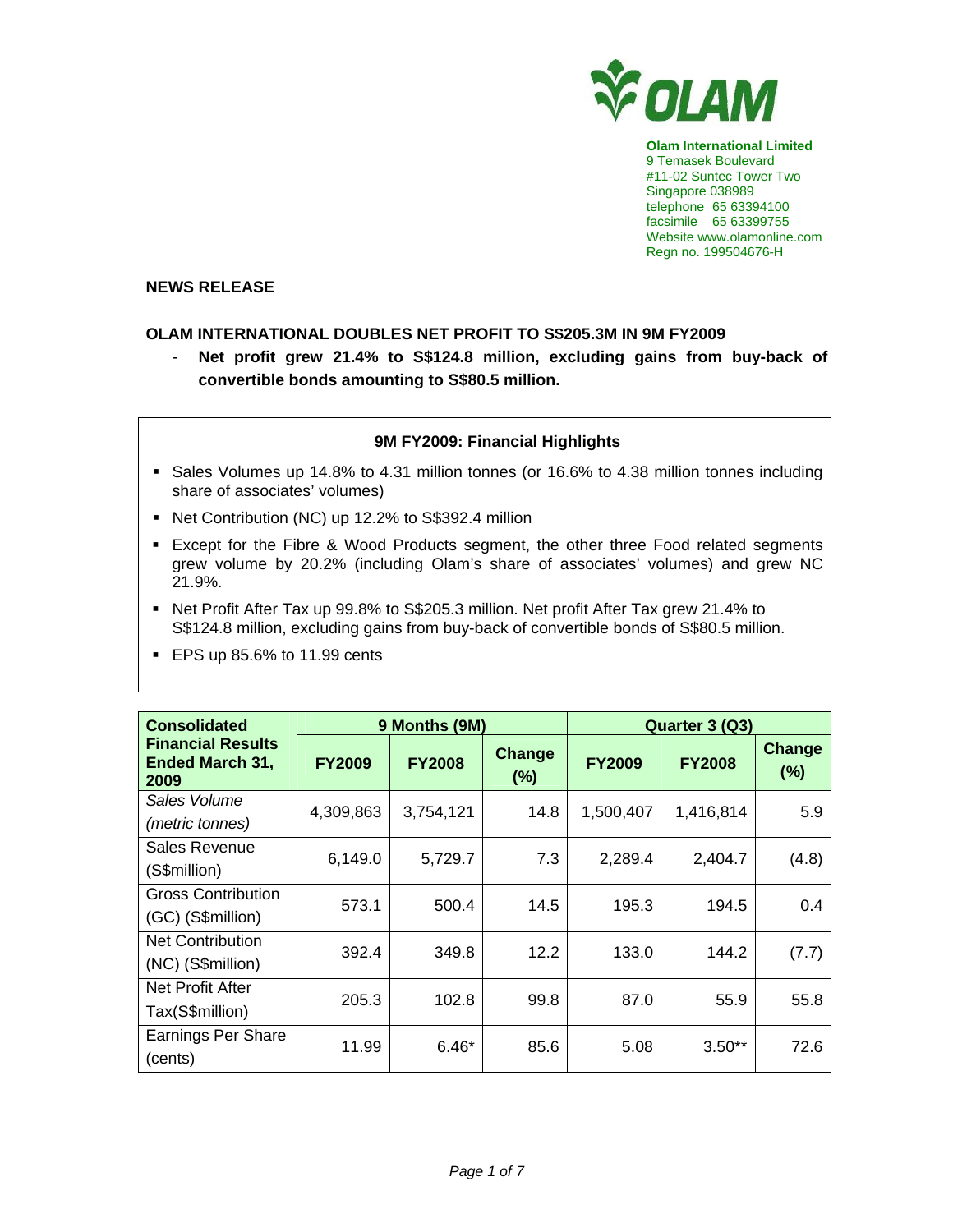

*\* Based on weighted average number of shares of 1,713,297,963 for 9M FY2009 (compared to weighted average number of shares of 1,592,079,912 for 9M FY2008).* 

*\*\* Based on weighted average number of shares of 1,713,212,824 for Q3 FY2009 (compared to weighted average number of shares of 1,591,688,945 for Q3 FY2008).* 

*Singapore, May 14, 2009 –* Olam International Limited ("Olam" or "the Group"), a leading global, integrated supply chain manager of agricultural products and food ingredients, today reported a 55.8% increase in Net Profit After Tax to S\$87.0 million for the third quarter ended March 31, 2009 ("Q3 FY2009").

Total Net Profit After Tax for the aggregate nine months of the financial year ("9M FY2009") almost doubled to S\$205.3 million from S\$102.8 million for the corresponding period in FY2008.

Olam's Group Managing Director and CEO, Sunny Verghese remarked: "Our strong results in 9M FY2009, despite significantly weaker global economic conditions and associated capital market challenges, demonstrate the resilience of the company's portfolio with 82.4% of our revenues coming from the three segments in the food ingredients space where demand is relatively more recession resilient. Our growth in the food ingredients segments (Edible Nuts, Spices & Beans, Confectionery & Beverage Ingredients and Food Staples and Packaged Foods segments) continued to be robust with an aggregate volume growth of 18.5% (or 20.2% including Olam's volume share of associates) and NC growth of 21.9% on a year-to-date basis. We were also able to grow margin per tonne in all these three segments. The Fibre and Wood Products segment however faced a sharp contraction in demand during this period due to the global recession. We remain focused on managing both the opportunities and the risks in the current economic environment as we execute our long term strategy."

Said Olam's Group CFO, Krishnan Ravikumar: "While net profits for the cumulative nine months of the financial year were helped by gains from the buy-back of convertible bonds, operating results were strong in spite of challenging market conditions during this period. We achieved an overall volume growth of 14.8% (16.6% including share of associates' volumes) and NC growth of 12.2%, and grew net profits by 21.4% excluding the one-off gains."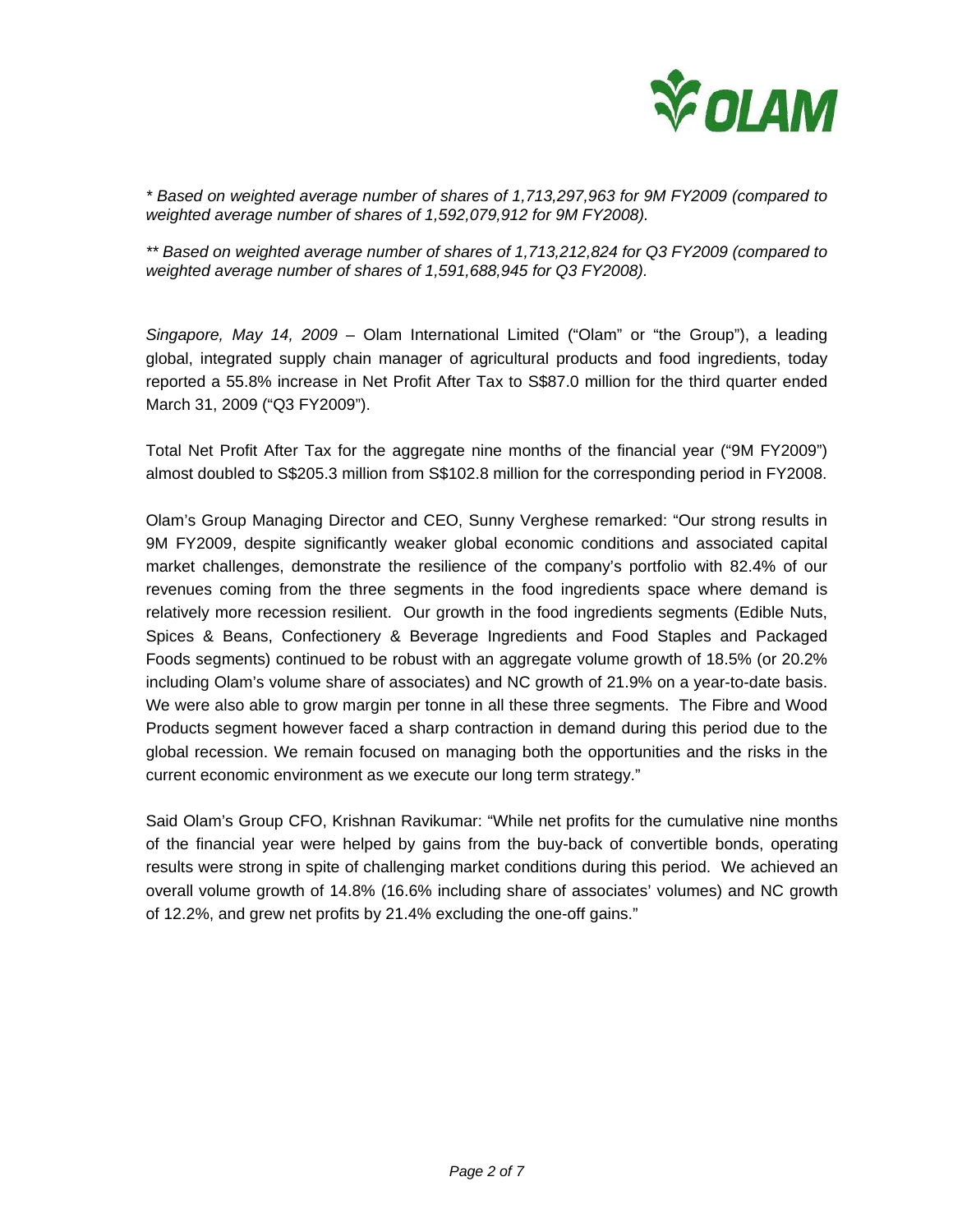

## **Group Financial Review**

Olam reports its results across four business segments. The company has delivered strong performance in three out of the four segments in 9M FY2009. These segments namely, the Edible Nuts, Spices & Beans segment (comprising six agri-commodities), the Confectionery & Beverage Ingredients segment (comprising three agri-commodities) and the Food Staples & Packaged Food segments (comprising seven agri-commodities) are all food raw materials and ingredients. The demand for these three segments, which accounted for 82.4% of revenue in 9M FY2009, held up well confirming the view that demand for these 16 products is relatively more recession resilient. Sales Volume for these three segments grew by 18.5% (or 20.2% with Olam's share of volume in associate companies) in 9M FY2009 compared to 9M FY2008. The combined NC for the segments grew by 21.9% compared to the same period in FY2008. The strong showing by the segments, despite the global recession and tough trading conditions, played a major role in the company's strong performance in 9M FY2009.

On the other hand, the four agri-commodities in the Fibre and Wood Product segment namely, Cotton, Wool, Rubber and Wood Products accounting for 17.6% of our revenue in 9M FY2009 faced sharp contraction in 9M FY2009 on account of the global economic slowdown. This segment is therefore more recession sensitive. In addition, the margins in this segment came under pressure due to lack of pricing power (in a low demand situation), distress sales by some exiting players at lower margins, and the company's decision to forego business from some of the riskier counterparties. As a result, volume for this segment in 9M FY2009 only grew by 1.2% while the NC per tonne contracted from S\$113 to S\$95 resulting in a contraction in the overall NC by 15.2% compared to 9M FY2008. Olam believes, however, this to be a cyclical event and has used this opportunity to gain market share and further consolidate its competitive position in the segment.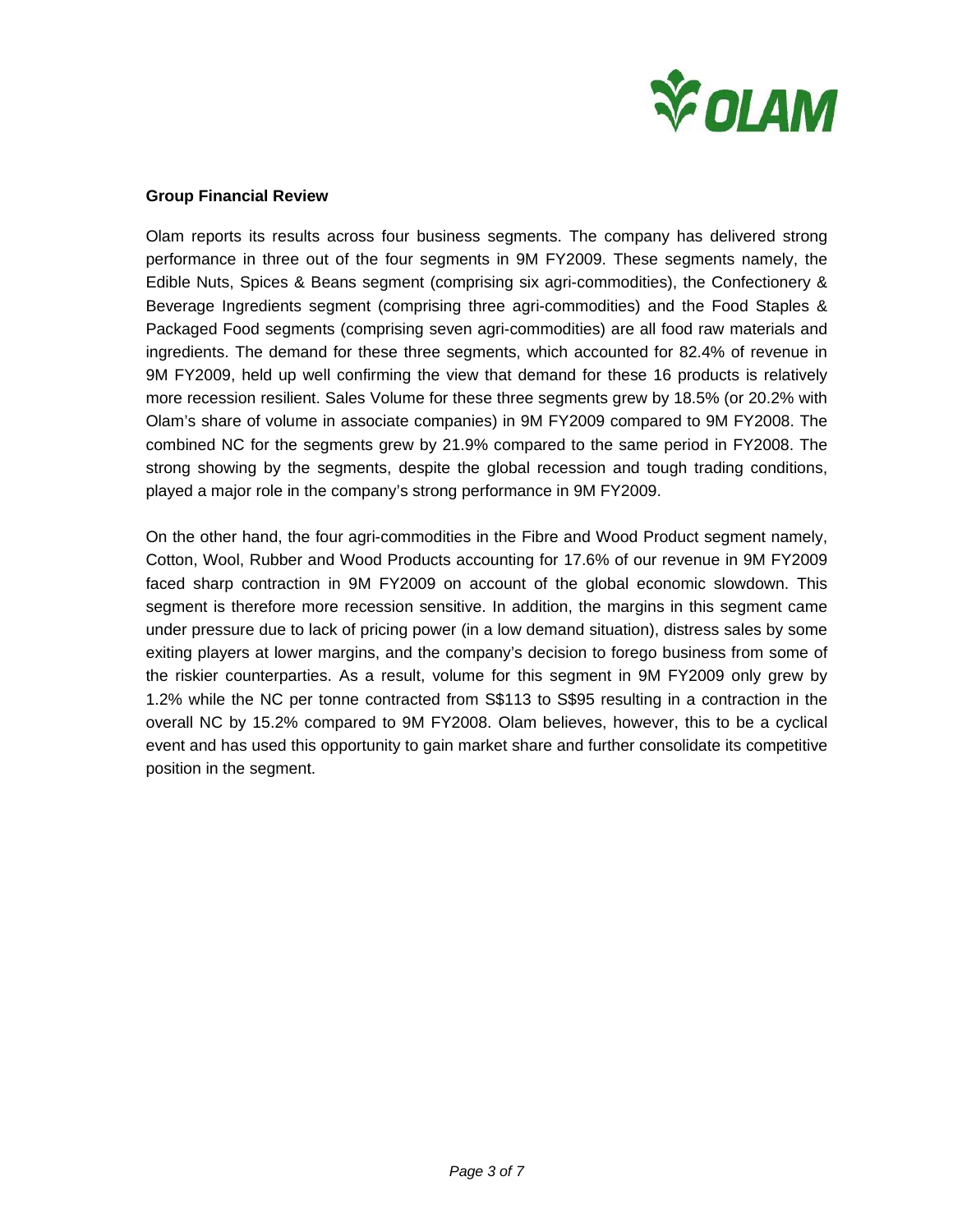

## **Segmental Review**

| <b>Edible Nuts, Spices</b>              | 9 Months (9M) |               |                      | Quarter 3 (Q3) |               |                      |
|-----------------------------------------|---------------|---------------|----------------------|----------------|---------------|----------------------|
| & Beans                                 | <b>FY2009</b> | <b>FY2008</b> | <b>Change</b><br>(%) | <b>FY2009</b>  | <b>FY2008</b> | <b>Change</b><br>(%) |
| Sales Volume<br>(metric tonnes)         | 617,742       | 501,278       | 23.2                 | 223,623        | 195,233       | 14.5                 |
| <b>Sales Revenue</b><br>(S\$million)    | 802.6         | 759.4         | 5.7                  | 277.6          | 332.9         | (16.6)               |
| <b>Net Contribution</b><br>(S\$million) | 87.0          | 69.7          | 24.9                 | 40.2           | 36.1          | 11.4                 |
| Net Contribution Per<br>Tonne (S\$)     | 141           | 139           | 1.4                  | 180            | 185           | (2.7)                |

During the quarter, the **Edible Nuts, Spices & Beans** segment grew Sales Volume by 14.5% and NC by 11.4%. The segment showed strong growth cumulatively as it grew Sales Volume by 23.2% and NC by 24.9% over the previous corresponding nine months. Olam's increased participation in the value chain for Cashews, Peanuts, Spices and Sesame helped maintain its margin per tonne during this period.

| <b>Confectionery &amp;</b>            |               | 9 Months (9M) |                      | Quarter 3 (Q3) |               |                      |
|---------------------------------------|---------------|---------------|----------------------|----------------|---------------|----------------------|
| <b>Beverage</b><br><b>Ingredients</b> | <b>FY2009</b> | <b>FY2008</b> | <b>Change</b><br>(%) | <b>FY2009</b>  | <b>FY2008</b> | <b>Change</b><br>(%) |
| Sales Volume<br>(metric tonnes)       | 965,375       | 800,122       | 20.7                 | 409,828        | 352,012       | 16.4                 |
| Sales Revenue<br>(S\$million)         | 2,584.9       | 2,465.4       | 4.8                  | 1,139.9        | 1,317.7       | (13.5)               |
| Net Contribution<br>(S\$million)      | 123.5         | 101.3         | 21.9                 | 42.0           | 38.7          | 8.5                  |
| Net Contribution Per<br>Tonne (S\$)   | 128           | 127           | 1.0                  | 103            | 110           | (6.4)                |

The **Confectionery & Beverage Ingredients** segment achieved a strong volume growth of 16.4% and NC growth of 8.5% in Q3 FY2009. For the cumulative nine months, the segment recorded Sales Volume and NC growth of 20.7% and 21.9% respectively even as significant destocking of Cocoa by cocoa grinders and chocolate manufacturers took place amid a short crop situation in a key producing origin, Cote d'Ivoire. As a result, Cocoa saw lower volumes in Q3 FY2009, but given the short crop, the market is expected to restock depleted inventory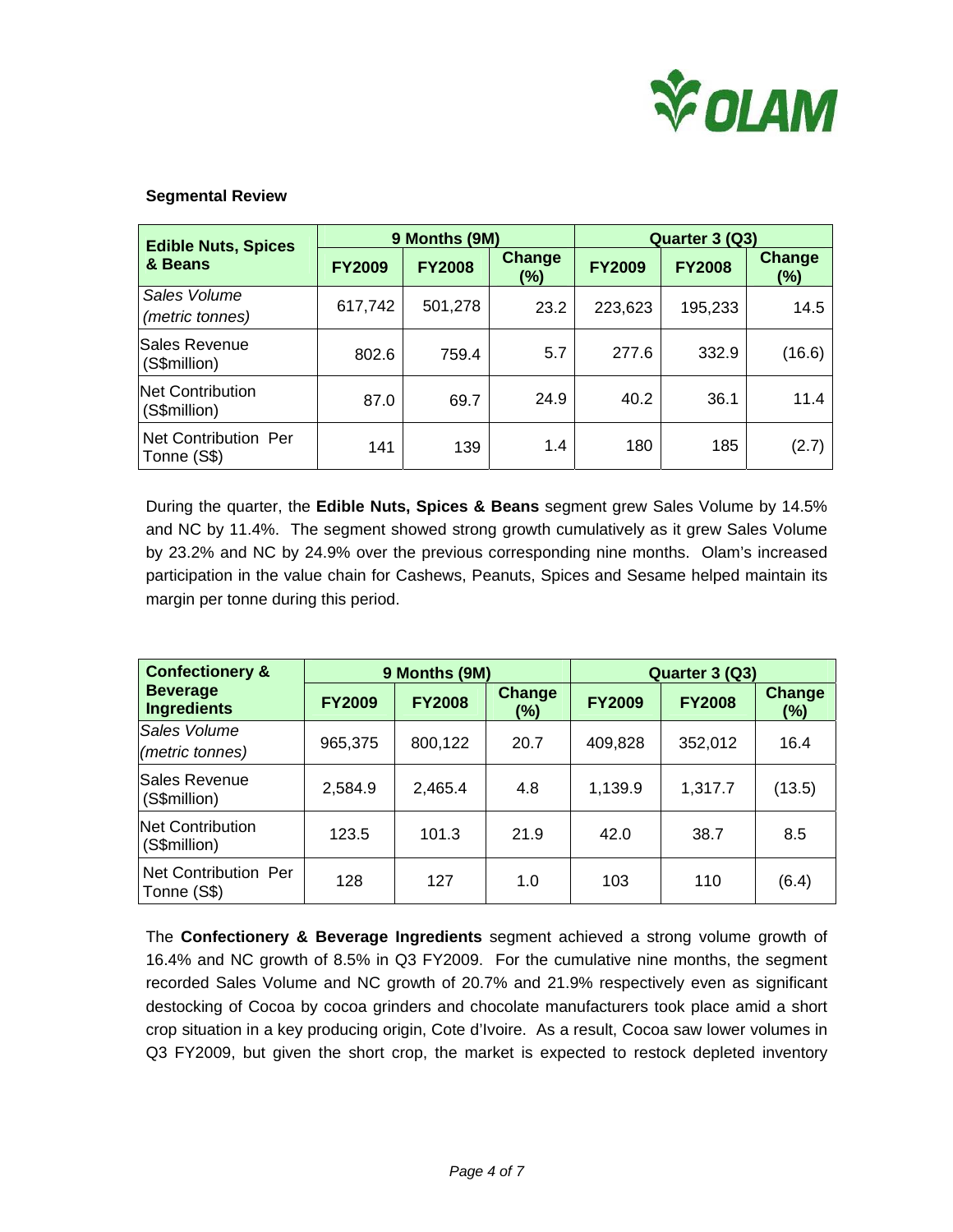

levels. Coffee continued to register growth in volumes with significant market share gains in Brazil, Colombia, Indonesia and India.

| <b>Food Staples &amp;</b><br><b>Packaged Foods</b> | 9 Months (9M) |               |                      | Quarter 3 (Q3) |               |                      |
|----------------------------------------------------|---------------|---------------|----------------------|----------------|---------------|----------------------|
|                                                    | <b>FY2009</b> | <b>FY2008</b> | <b>Change</b><br>(%) | <b>FY2009</b>  | <b>FY2008</b> | <b>Change</b><br>(%) |
| Sales Volume<br>(metric tonnes)                    | 1,907,354     | 1,642,960     | 16.1                 | 612,465        | 565,042       | 8.4                  |
| Sales Revenue<br>(S\$million)                      | 1,679.8       | 1,430.0       | 17.5                 | 570.2          | 418.0         | 36.4                 |
| Net Contribution<br>(S\$million)                   | 104.0         | 86.9          | 19.6                 | 26.2           | 26.7          | (1.9)                |
| Net Contribution Per<br>Tonne (S\$)                | 55            | 53            | 3.8                  | 43             | 47            | (8.5)                |

Sales Volume for the **Food Staples & Packaged Foods** segment increased 8.4% while NC fell marginally by 1.9% in Q3 FY2008. On a year-to-date basis, the segment delivered a healthy Sales Volume growth of 16.1% with NC increasing 19.6%. The improvement was partly due to contribution from new products Wheat and Barley, which offset the impact from Dairy Products where volumes were under pressure with significant demand contraction in the key destination markets of China and Russia since Q2 FY2009.

| <b>Fibre &amp; Wood</b>             | 9 Months (9M) |               |                      | Quarter 3 (Q3) |               |                  |
|-------------------------------------|---------------|---------------|----------------------|----------------|---------------|------------------|
| <b>Products</b>                     | <b>FY2009</b> | <b>FY2008</b> | <b>Change</b><br>(%) | <b>FY2009</b>  | <b>FY2008</b> | Change<br>$(\%)$ |
| Sales Volume<br>(metric tonnes)     | 819,392       | 809,761       | 1.2                  | 254,491        | 304,527       | (16.4)           |
| lSales Revenue<br>(S\$million)      | 1,081.7       | 1,074.9       | 0.6                  | 301.7          | 336.0         | (10.2)           |
| Net Contribution<br>(S\$million)    | 77.9          | 91.9          | (15.2)               | 24.6           | 42.6          | (42.3)           |
| Net Contribution Per<br>Tonne (S\$) | 95            | 113           | (15.9)               | 97             | 140           | (30.7)           |

The **Fibre & Wood Products** segment continued to face a challenging environment due to reduced demand for these industrial products globally. The global textile sector to which Olam supplies Cotton and Wool witnessed a period of rapid destocking which is now abating. Margins were under pressure due to the absence of pricing power in a weak demand situation, distress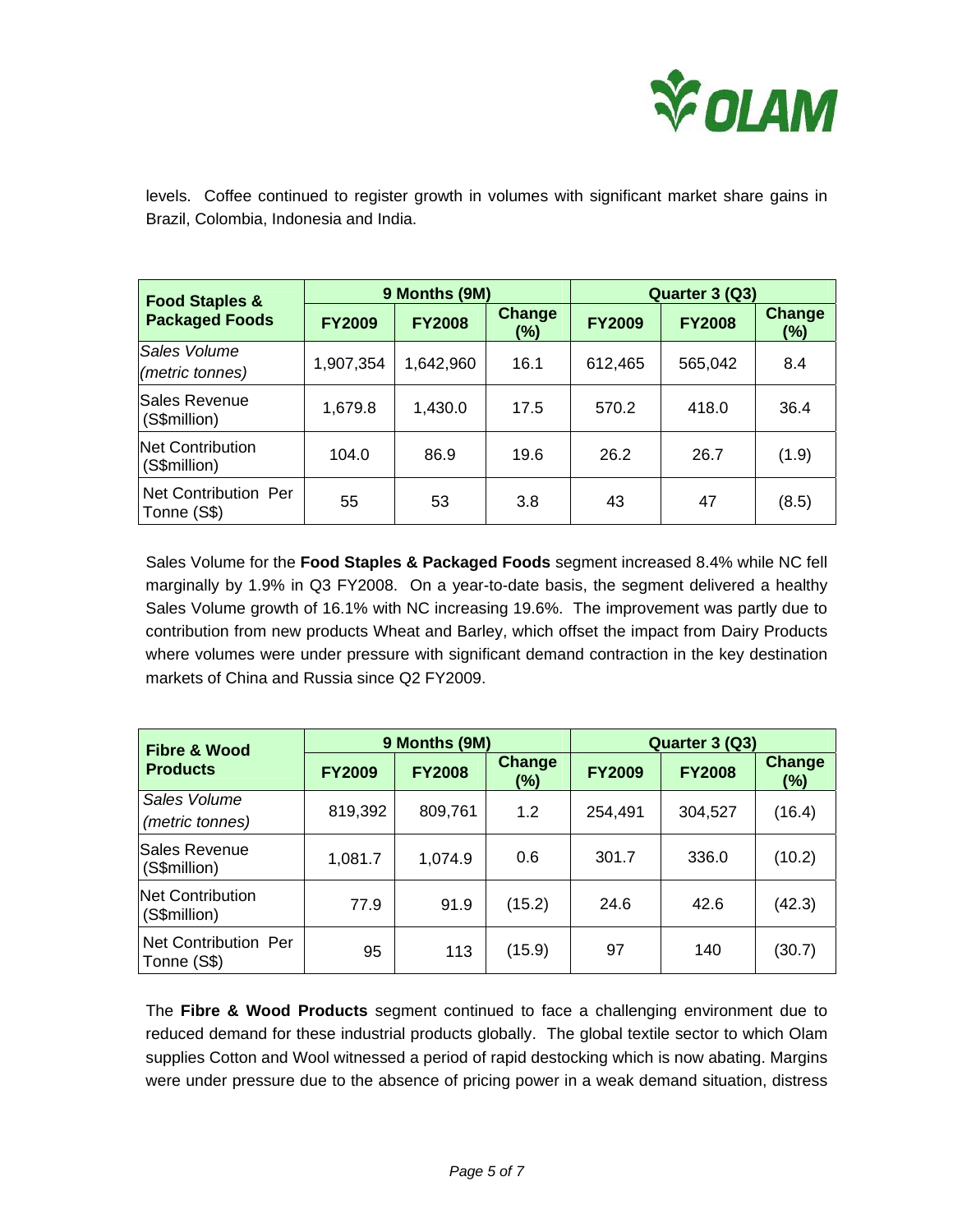

sales by some of the exiting players and the company's cautious move to avoid sales to riskier counterparties. This impacted both our Cotton volume and margins during 9M FY2009. Similarly, the construction and furniture industry, which are the end markets for Wood Products, remained depressed, which impacted both volumes and margins. Sales Volume and NC declined 16.4% and 42.3% respectively in Q3 FY2009. In spite of these difficult market conditions throughout the nine-month period, the segment recorded a small improvement of 1.2% in Sales Volume given Olam's strong Cotton franchise in Australia, US, East Africa and CIS and its entry into the Wool business in Australia.

# **Outlook and Prospects**

Difficult market conditions arising from weak market sentiments, destocking and depressed demand for industrial raw materials (Cotton, Wool, Wood Products and Rubber) and to a lesser extent in Cocoa and Dairy Products are expected to persist through the rest of FY2009 although recent signs show this trend to be easing. Olam remains focussed on managing both the opportunities and the risks in the current economic environment as it executes its long term strategy.

. . . . .

#### *Note:*

*This release should be read and understood only in conjunction with the full text of Olam International Limited's Q3 FY2009 and 9M FY2009 Financial Statements lodged on SGXNET on May 14, 2009.*